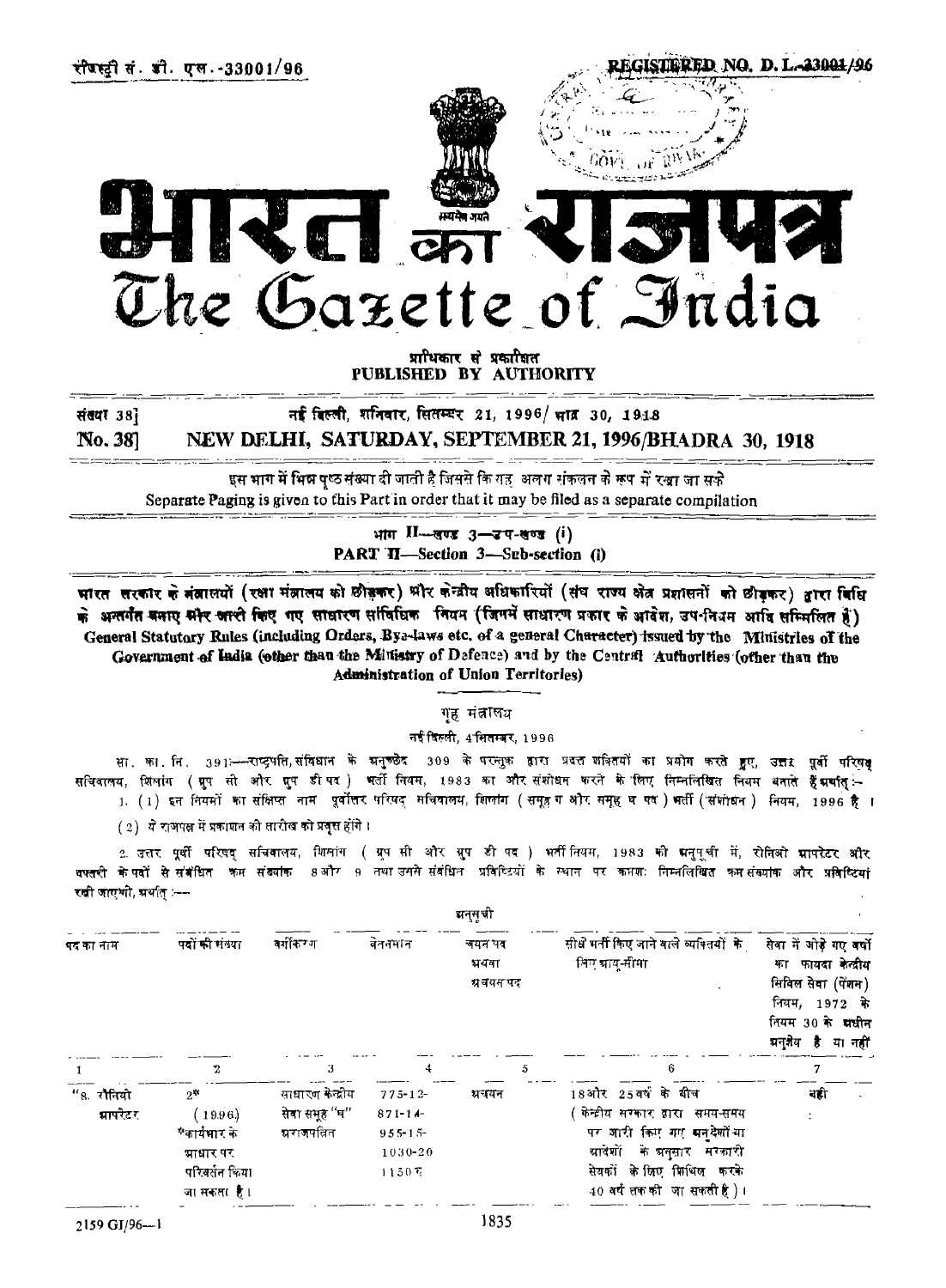| [भाग $\mathbf{I}$ ] – खंड $3(i)$ ]      | भारत का राजपत्न : सितम्बर 21-1996/भांद्र 30,, 1918 | 1857 |
|-----------------------------------------|----------------------------------------------------|------|
| 12                                      | 13                                                 | 14   |
| (ii) Two years professional experience. |                                                    |      |
| The Departmental Officers in the        |                                                    |      |
| feeder Category, who are in the         |                                                    |      |
| direct line of promotion, shall         |                                                    |      |
| not be eligible for consideration       |                                                    |      |
| for appointment on deputation.          |                                                    |      |
| Similarly, deputationist shall not      |                                                    |      |
| be eligible for consideration for       |                                                    |      |
| appointment by promotion. (Pe-          |                                                    |      |
| riod of deputation, including           |                                                    |      |
| period of deputation in another         |                                                    |      |
| Ex-Cadre post held immediately          |                                                    |      |
| preceeding this appointment in          |                                                    |      |
| the same or some other organisa-        |                                                    |      |

[No. 9-22/93-My(Admn.)] R.P. AGGARWAL, Under Secv.

Foot Note :--The principal rules were published in the Gazette of India Part II Section3 Sub-Section (i) vide G.S.R No. 192 dated 31st Morch, 1990.

सूचता और प्रवारण मंत्रातय

नई दिल्ली, 30 प्रगस्त, 1996

मा का ति 396—राष्ट्रपति, संविधान के अनुच्छेद 309 के परन्तुक द्वारा प्रवत शक्तियों का प्रयोग करते हुए भारतीय प्रसारण (कार्यकम) सेवा नियम, 1990 का और संशोधन करने के लिए निम्नलिखित निषम बनाने हैं, ग्रंथान् :-

- 1. इन नियमों का संक्षिप्त नाम भारतीय प्रसारण (कार्यकम) सेवा (संशोधन) नियम, 1996 है।
- 2. भारतीय प्रसारण (कार्यक्रम ) सेवा नियम, 1990 को न्नसूमची-3 के मन्त में निम्नलिखित टिप्पण सन्तःस्थापित किया आएगा, भ्रथान :––
- टिष्पण : <mark>"इस अनुसूत्रों में वि</mark>हित श्रायु-मीमा केन्द्रीय सरकार झरा जारी किए गए भनुदेशों या श्रादेशों के भनुसार सरकारी कर्मचारियों के लिए पांच वर्ष<sub>ों</sub>क जिथिलनीय होगी।

 $[\vec{r}$ . 12025/2/95- $\hat{\mathsf{n}}(\alpha)]$ विजय शर्मा, ग्रवर सचिव

पाद टिप्पण : मूल नियम भारत के राजपत्न, <mark>भ</mark>साधारण, भाग-2, खण्ड-3, उपखण्ड (i) तारीख -5-11-1990 में मा.का.नि. सं. -892(भ्र) तारीख 5-11-1990 द्वारा प्रकाशित किए गए थे।

1. प्रधिसूचना संख्या 12019/1/93-बी(ए), दिनांक 7-4-1994

tion/Department of the Central Government shall ordinarily not

The maximum age limit for appointment by transfer on deputation shall be not exceeding 56 years as on the closing date of

exceed three vears.

receipt of applications). 

2. भक्षिसूचना संख्या 32019/1/93-बी $(\sigma)$ /संख्या 12019/1/92 दिनांक 23-8-1996